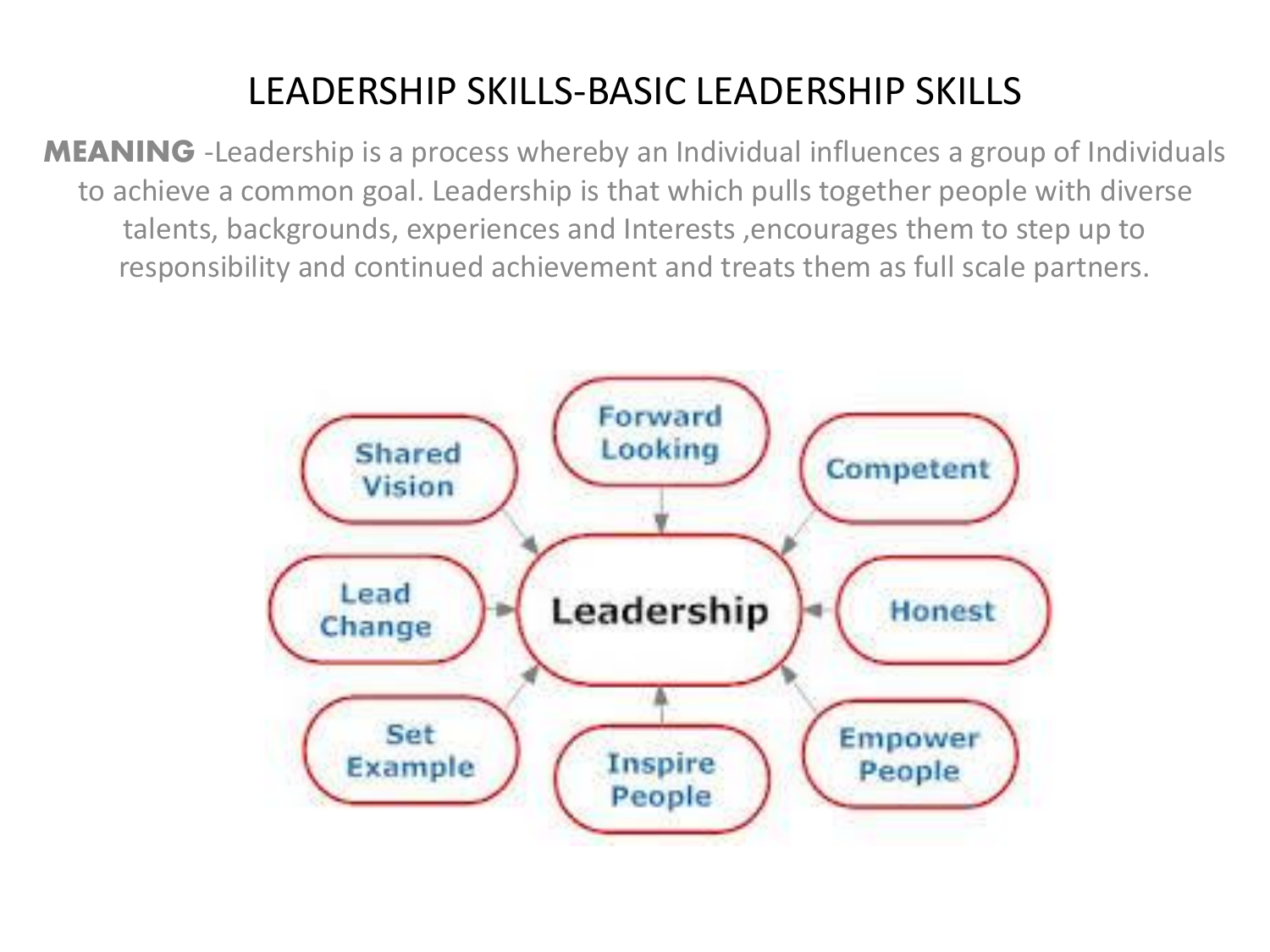# IMPORTANCE OF A GOOD LEADERSHIP SKILLS

- Good **leadership skills** comprise more than one or two traits, and there is more to **leadership** than just knowing the technical aspects of how to manage a team. Effective leaders are many things: determined, ethical, innovative, passionate, kind, curious, focused, confident, collaborative, courageous, wise and empowering.
- Effective leaders have the ability to communicate well, motivate their team, handle and delegate responsibilities, listen to feedback, and have the **flexibility** to solve problems in an ever-changing workplace. Employers seek these skills in the candidates they hire for leadership roles. Provide a Vision. ...
- Establish Effective Organizational Structure and Communication Protocols. ...
- Be an Effective **Role** Model. ...
- Inspire and Motivate. ...
- Delegate and Empower. ...
- Effective Time Management.
- Leading his team to achieve a common goal.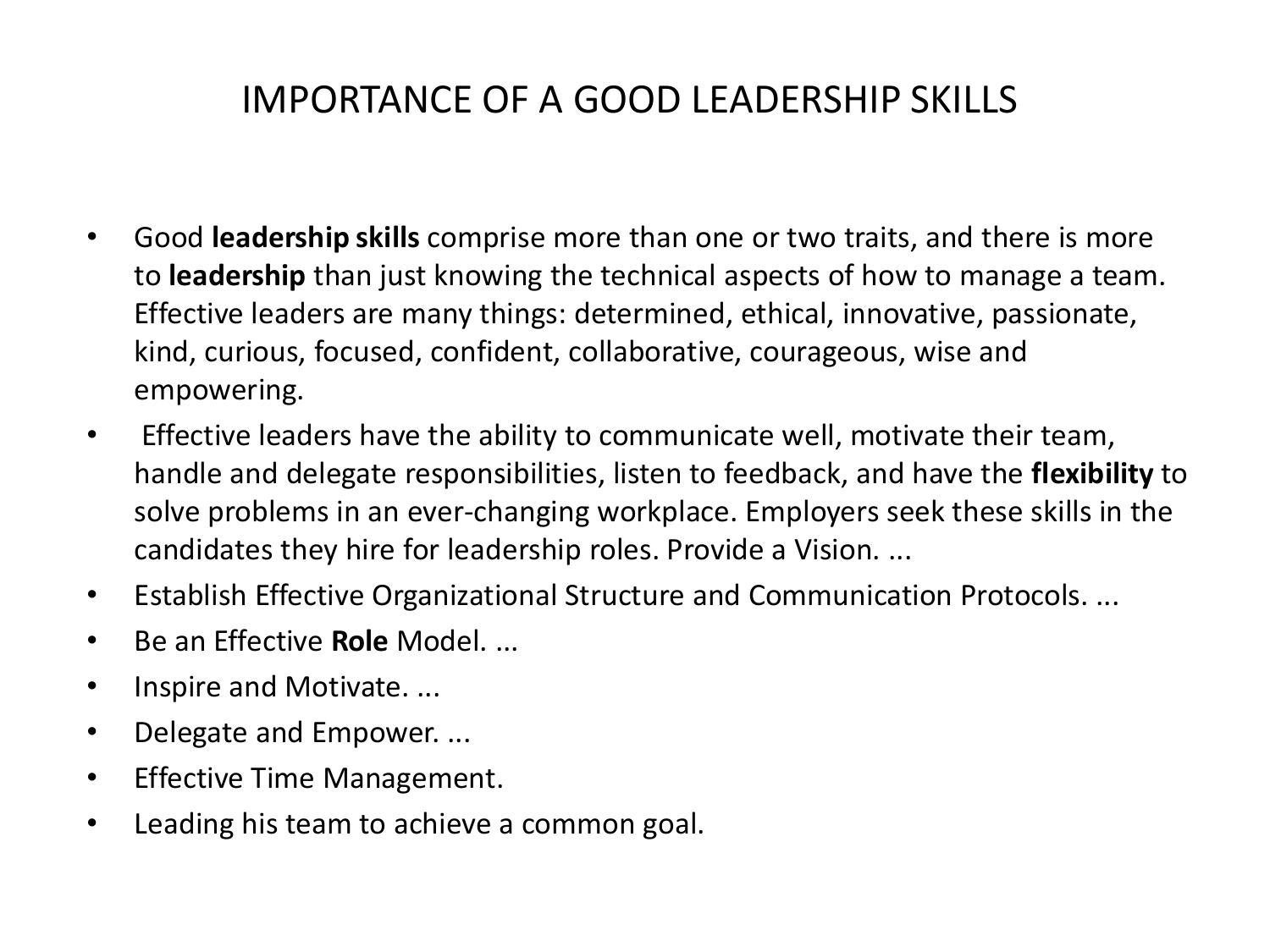# Skills Good Leaders Need

| <b>Strategic Thinking</b><br>Developing a vision of where<br>you want to be. | Planning & Delivery<br>Planning how to achieve your<br>vision and dealing with<br>challenges along the way. | People Management<br>Finding the right people and<br>motivating them to work.<br>towards your vision. |
|------------------------------------------------------------------------------|-------------------------------------------------------------------------------------------------------------|-------------------------------------------------------------------------------------------------------|
| Change Management                                                            | Communication                                                                                               | Persuasion & Influence                                                                                |
| Recognising, responding and                                                  | Working on the best ways to                                                                                 | Encouraging others to help                                                                            |
| managing changes to your                                                     | communicate your vision to                                                                                  | you achieve your vision by                                                                            |
| vision and plans.                                                            | others and listening to ideas.                                                                              | demonstrating its advantages.                                                                         |

@2019 Stub You Need com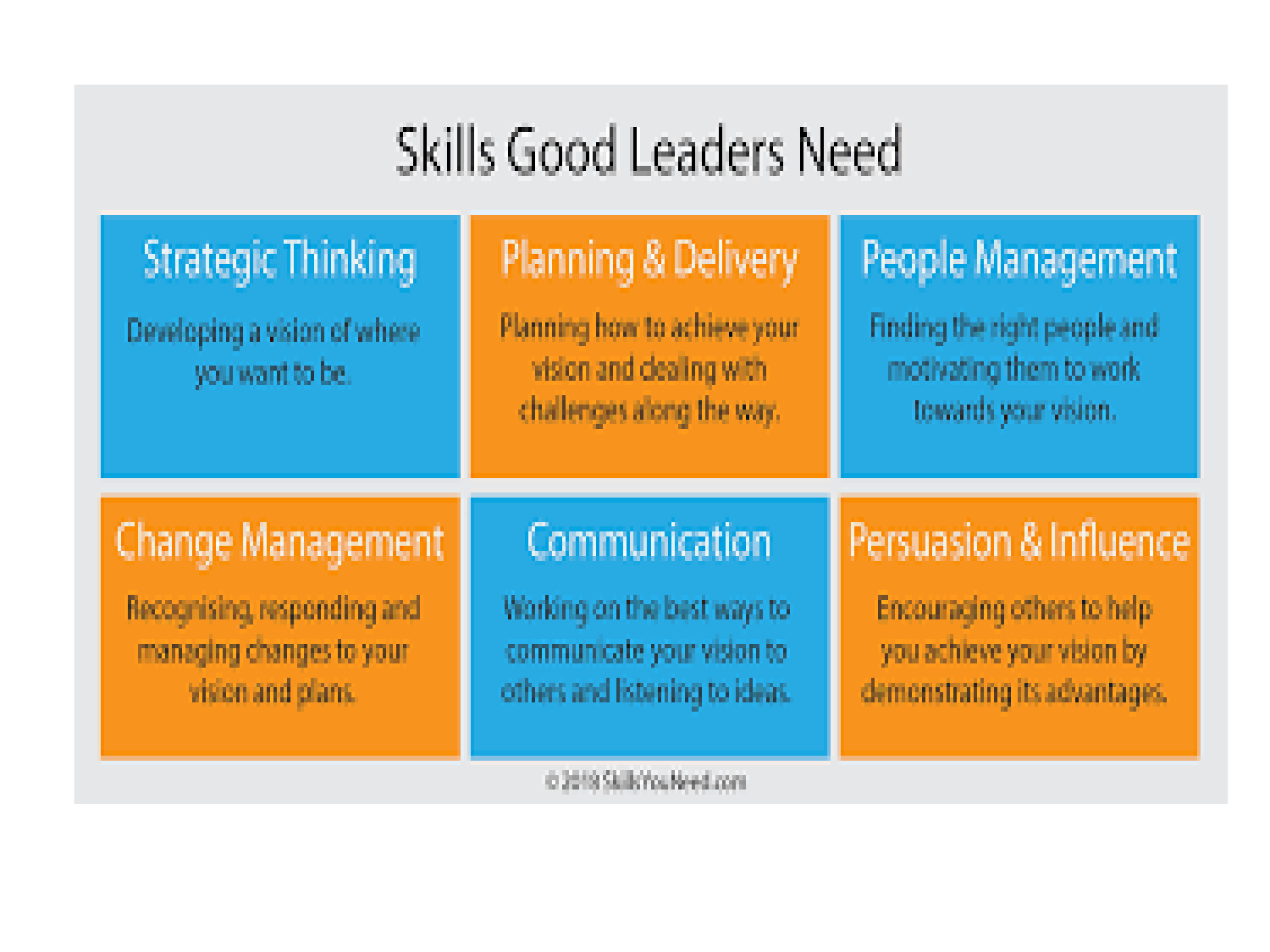# MEANING OF BUILDING TECHNICAL COMPETENCY

A **competency** framework defines the knowledge, skills, and attributes needed for people within an organization. Each individual role will have its own set of **competencies** needed to perform the job effectively. To develop this framework, you need to have an in-depth understanding of the roles within your business.

- **Some specific examples of technical skills might include:**
- Programming languages.
- Common operating systems.
- Software proficiency.
- **Technical** writing.
- Project management.
- Data analysis.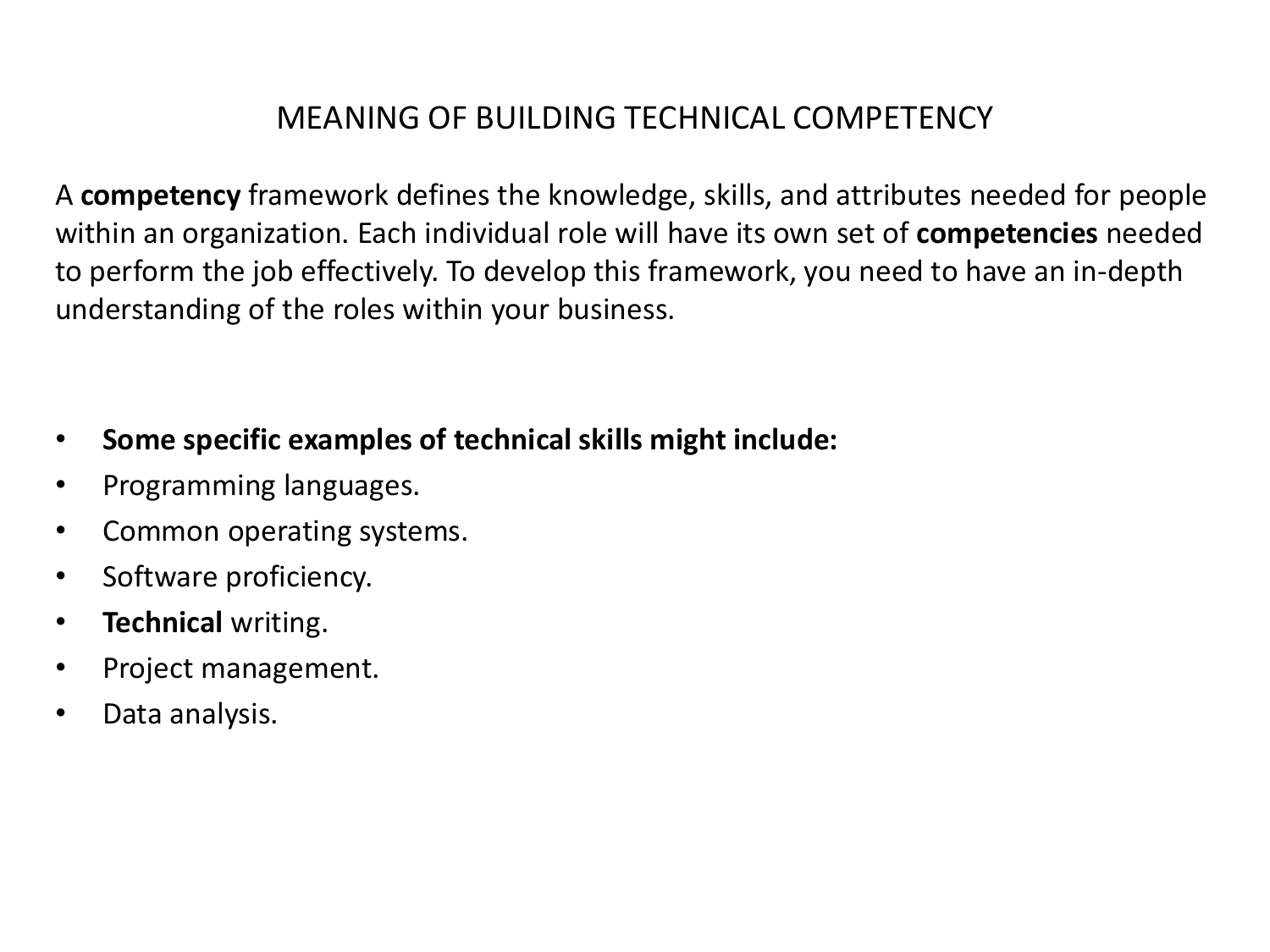# FEATURES OF DEVELOPING TECHNICAL COMPETENCY

• These are the integrated knowledge, skills, judgment, and attributes that people need to perform a job effectively. By having a defined set of competencies for each role in your business, it shows workers the kind of behaviors the organization values, and which it requires to help achieve its objectives. Not only can your team members work more effectively and achieve their potential, but there are many business benefits to be had from linking personal performance with corporate goals and values.

Defining which competencies are necessary for success in your organization can help you do the following:

- Ensure that your people demonstrate sufficient expertise.
- Recruit and select new staff more effectively.
- Evaluate performance more effectively.
- Identify skill and competency gaps more efficiently.
- Provide more customized training and professional development.
- Plan sufficiently for succession.
- Make change management processes work more efficiently.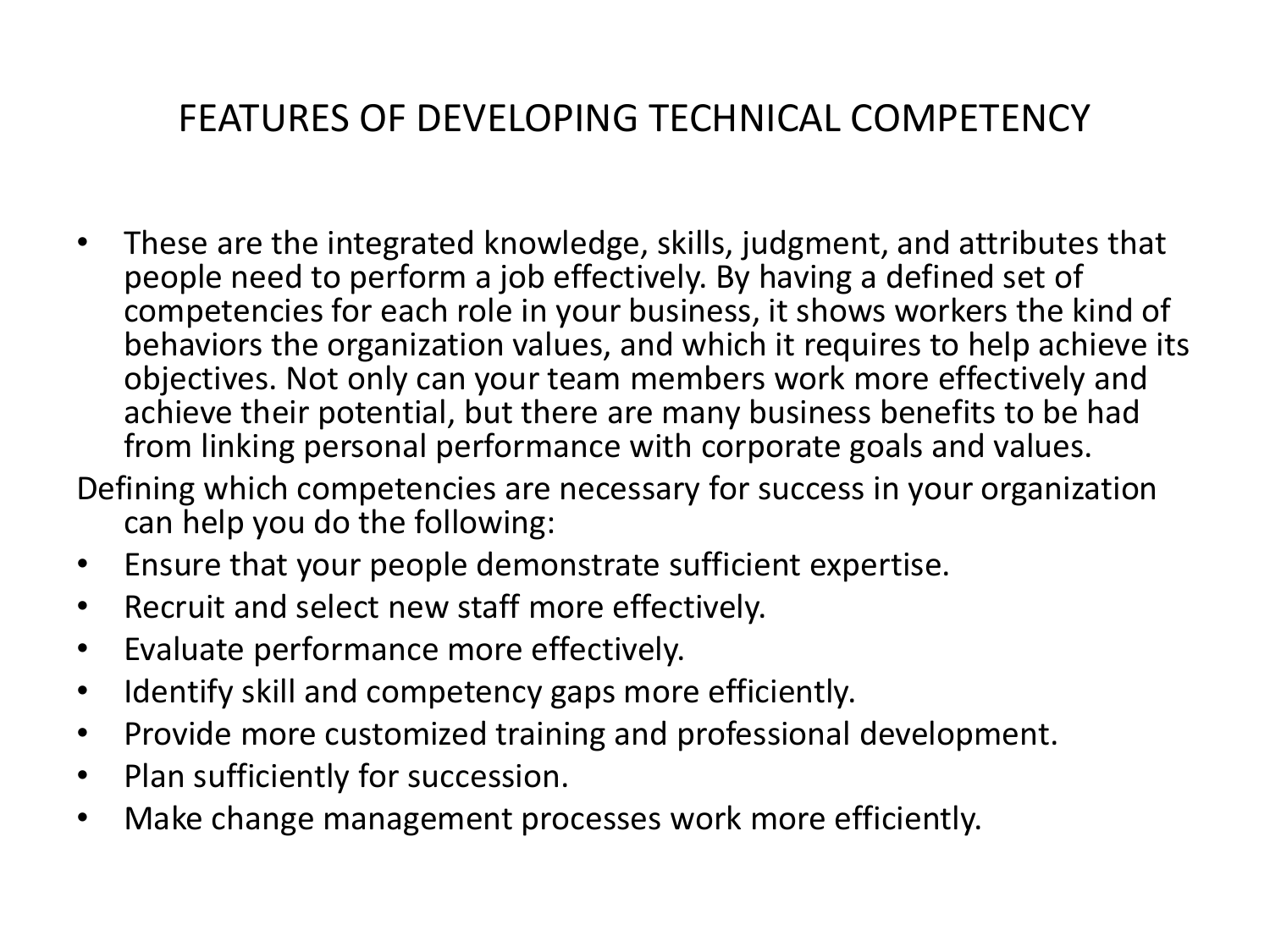### **Design Principles of a Competency Framework**

A competency framework defines the knowledge, skills, and attributes needed for people within an organization. Each individual role will have its own set of competencies needed to perform the job effectively. To develop this framework, you need to have an in-depth understanding of the roles within your business. To do this, you can take a few different approaches:

1.Use a pre-set list of common, standard competencies, and then customize it to the specific needs of your organization.

2.Use outside consultants to develop the framework for you.

3.Create a general organizational framework, and use it as the basis for other frameworks as needed. 4.Developing a competency framework can take considerable effort. To make sure the framework is actually used as needed, it's important to make it relevant to the people who'll be using it – and so they can take ownership of it.

The following three principles are critical when designing a competency framework:

**1.Involve the people doing the work** – These frameworks should not be developed solely by HR people, who don't always know what each job actually involves. Nor should they be left to managers, who don't always understand exactly what each member of their staff does every day. To understand a role fully, you have to go to the source – the person doing the job – as well as getting a variety of other inputs into what makes someone successful in that job.

**2.Communicate** – People tend to get nervous about performance issues. Let them know why you're developing the framework, how it will be created, and how you'll use it. The more you communicate in advance, the easier your implementation will be.

**3.Use relevant competencies** – Ensure that the competencies you include apply to all roles covered by the framework. If you include irrelevant competencies, people will probably have a hard time relating to the framework in general. For example, if you created a framework to cover the whole organization, then financial management would not be included unless every worker had to demonstrate that skill. However, a framework covering management roles would almost certainly involve the financial management competency.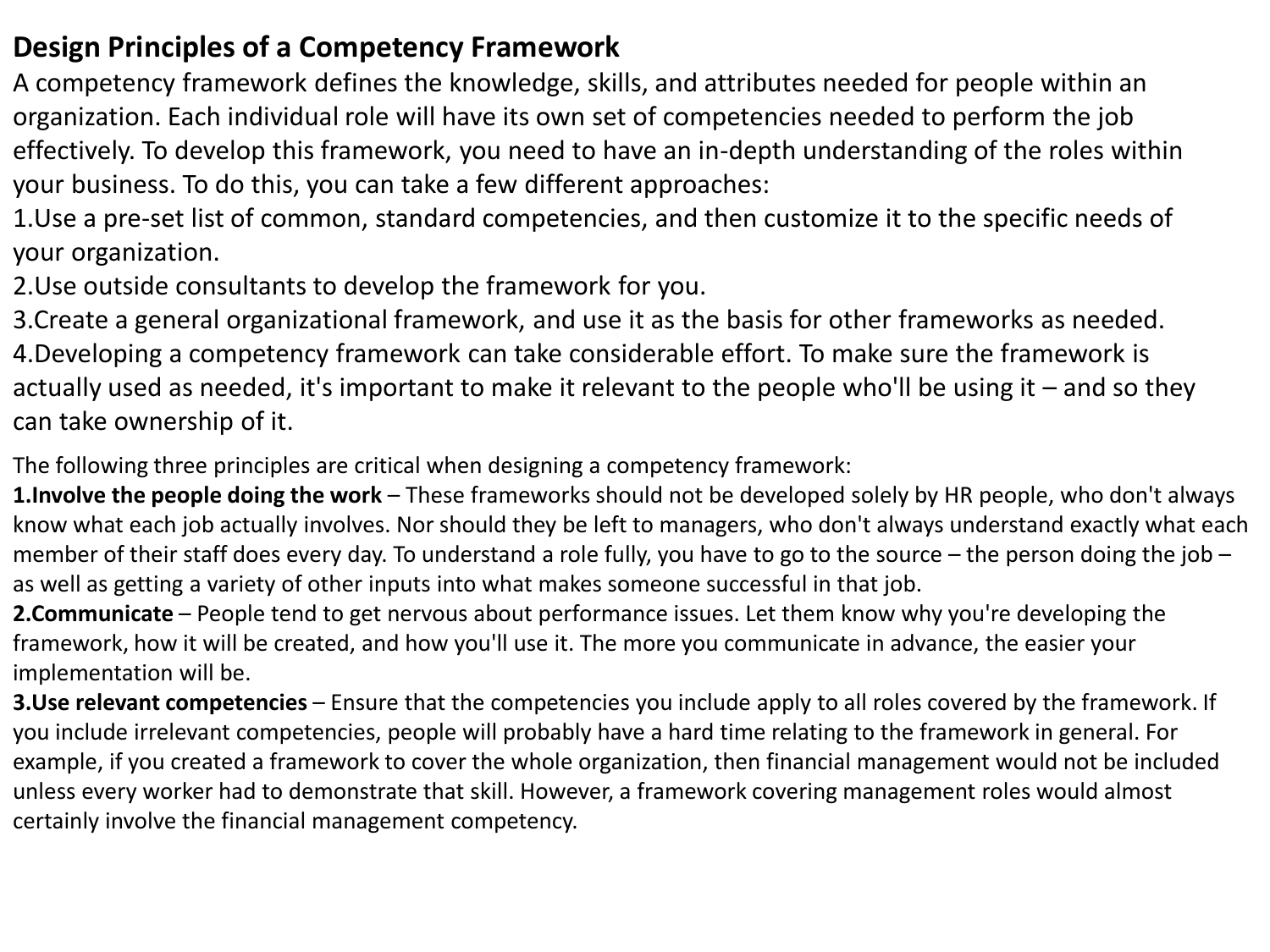#### **Developing the Framework**

There are four main steps in the competency framework development process. Each steps has key actions that will encourage people to accept and use the final product.

#### **Step One: Prepare**

**1.Define the purpose** – Before you start analyzing jobs, and figuring out what each role needs for success, make sure you look at the purpose for creating the framework. How you plan to use it will impact whom you involve in preparing it, and how you determine its scope. For example, a framework for filling a job vacancy will be very specific, whereas a framework for evaluating compensation will need to cover a wide range of roles.

**2.Create a competency framework team** – Include people from all areas of your business that will use the framework. Where possible, aim to represent the diversity of your organization. It's also important to think about long-term needs, so that you can keep the framework updated and relevant.

#### **Step Two: Collect Information**

This is the main part of the framework. Generally, the better the data you collect, the more accurate your framework will be. For this reason, it's a good idea to consider which techniques you'll use to collect information about the roles, and the work involved in each one. You may want to use the following:

**1.Observe** – Watch people while they're performing their roles. This is especially useful for jobs that involve hands-on labor that you can physically observe.

**2.Interview people** – Talk to every person individually, choose a sample of people to interview, or conduct a group interview. You may also want to interview the supervisor of the job you're assessing. This helps you learn what a wide variety of people believe is needed for the role's success.

**3.Create a questionnaire** – A survey is an efficient way to gather data. Spend time making sure you ask the right questions, and consider the issues of reliability and validity. If you prefer, there are standardized job analysis questionnaires you can buy, rather than attempting to create your own.

**4.Analyze the work** – Which behaviors are used to perform the jobs covered by the framework? For examples-Business plans, strategies and objectives, Organizational principles , Job descriptions ,Regulatory or other compliance issues , Predictions for the future of the organization or Industry ,Customer and supplier requirements .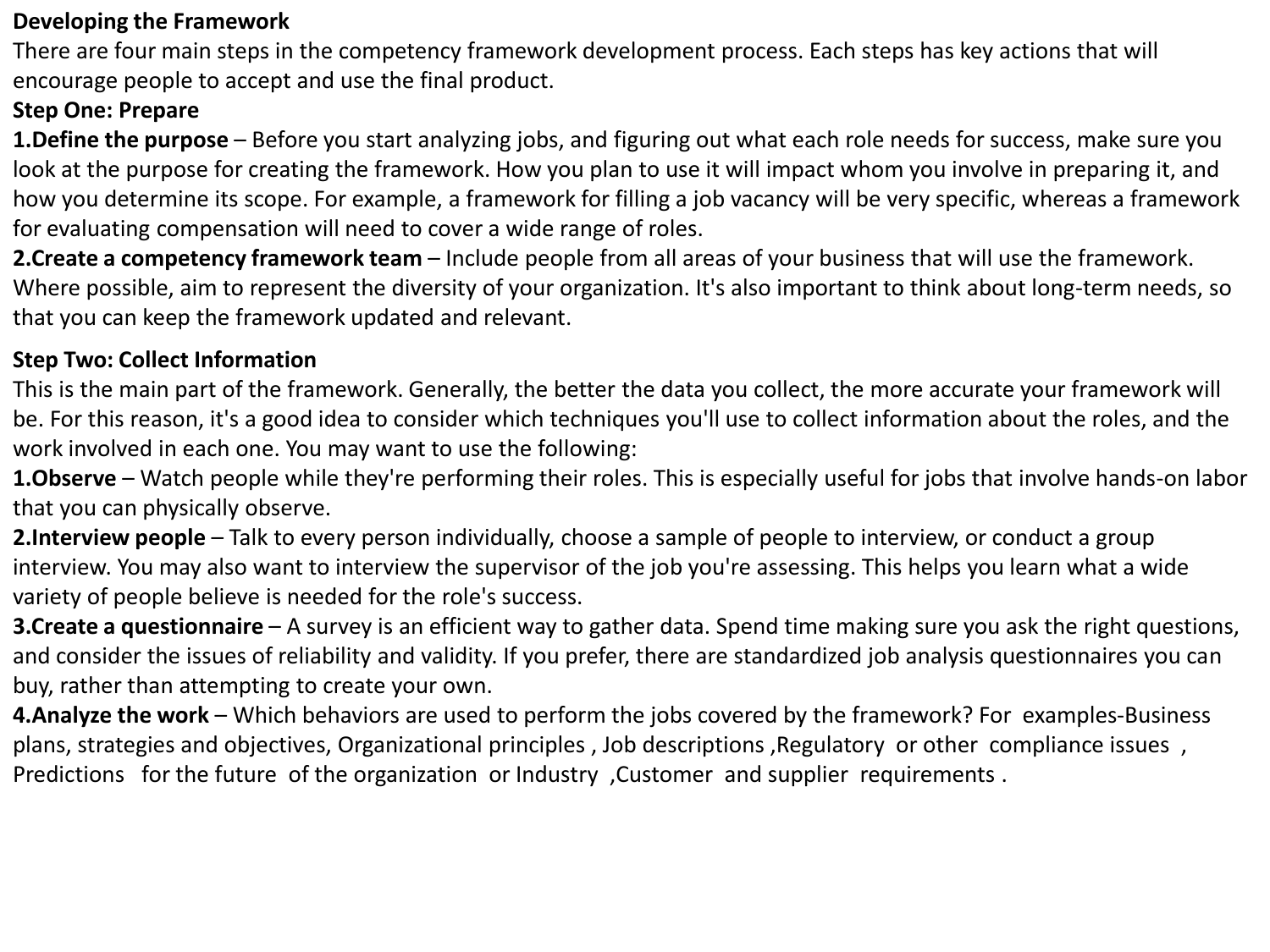#### **Step Three: Build the Framework**

This stage involves grouping all of the behaviors and skill sets into competencies. Follow these steps to help you with this task:

**1.Group the statements** – Ask your team members to read through the behavior statements, and group them into piles. The goal is to have three or four piles at first – for instance, manual skills, decision-making and judgment skills, and interpersonal skills.

**2.Create subgroups** – Break down each of the larger piles into subcategories of related behaviors. Typically, there will be three or four subgroupings for each larger category. This provides the basic structure of the competency framework.

**3.Refine the subgroups** – For each of the larger categories, define the subgroups even further. Ask yourself why and how the behaviors relate, or don't relate, to one another, and revise your groupings as necessary. **4.Identify and name the competencies** – Ask your team to identify a specific competency to represent each of the smaller subgroups of behaviors. Then they can also name the larger category.

Here's an example of groupings and subgroupings for general management competencies :Supervising and leading teams.

1.Provide ongoing direction and support to staff.

2.Take initiative to provide direction.

3.Communicate direction to staff.

4.Monitor performance of staff.

5.Motivate staff.

6.Develop succession plan.

7.Ensure that company standards are met.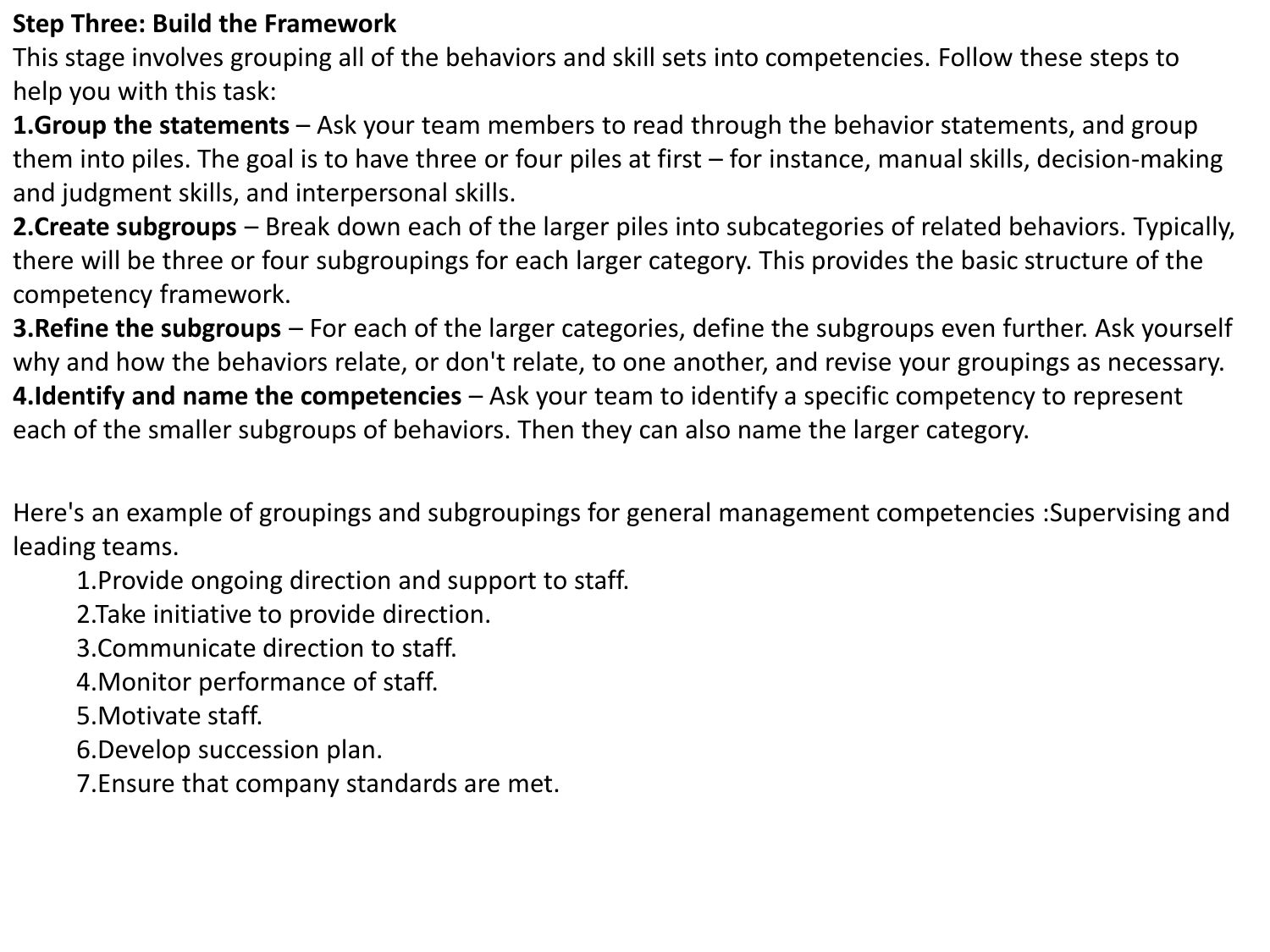Recruiting and staffing.

1.Prepare job descriptions and role specifications.

2.Participate in selection interviews.

3.Identify individuals' training needs.

4.Implement disciplinary and grievance procedures.

5.Ensure that legal obligations are met.

6.Develop staff contracts.

7.Develop salary scales and compensation packages.

8.Develop personnel management procedures.

9.Make sure staff resources meet organizational needs. Training and development.

1.Deliver training to junior staff.

2. Deliver training to senior staff.

3. Identify training needs.

4. Support personal development.

5. Develop training materials and methodology.

Managing projects/programs

1. Prepare detailed operational plans.

2. Manage financial and human resources.

3. Monitor overall performance against objectives.

4. Write reports, project proposals, and amendments.

5. Understand external funding environment.

6.Develop project/program strategy.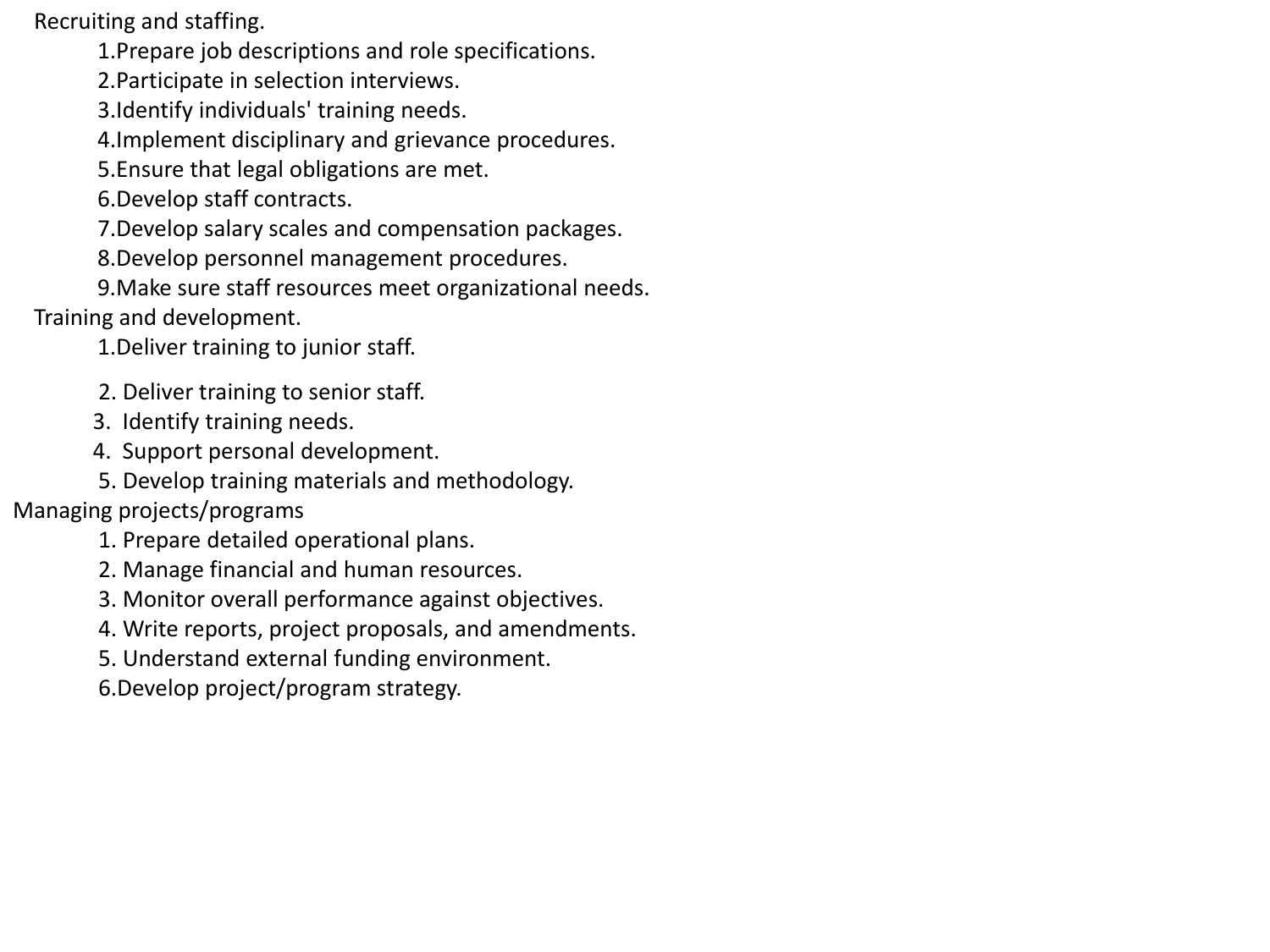#### **Step Four: Implement**

As you roll out the finalized competency framework, remember the principle of communication that we mentioned earlier. To help get buy-in from members of staff at all levels of the organization, it's important to explain to them why the framework was developed, and how you'd like it to be used. Discuss how it will be updated, and which procedures you've put in place to accommodate changes.

Here are some tips for implementing the framework:

**Link to business objectives** – Make connections between individual competencies and organizational goals and values as much as possible.

**Reward the competencies** – Check that your policies and practices support and reward the competencies identified.

**Provide coaching and training** – Make sure there's adequate coaching and training available. People need to know that their efforts will be supported.

**Keep it simple** – Make the framework as simple as possible. You want the document to be used, not filed away and forgotten.

**Communicate** – Most importantly, treat the implementation as you would any other change initiative. The more open and honest you are throughout the process, the better the end result

– and the better the chances of the project achieving your objectives.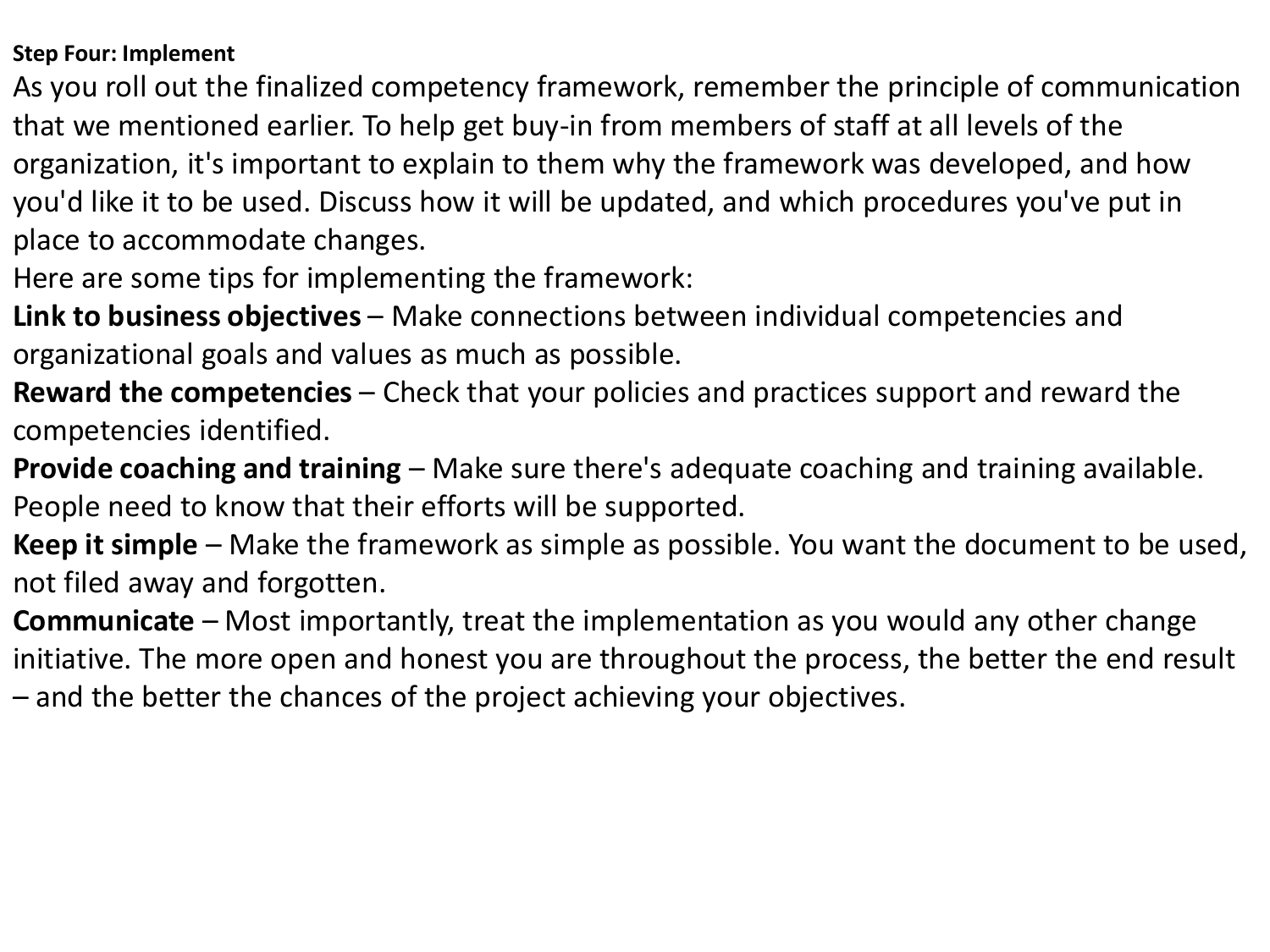## **Advanced leadership skills (ALS)**

**Meaning-Advanced Leadership Skills is a practical, hands-on program that enables the front** line leader to not only apply existing knowledge and skills and learn new skills but to achieve higher productivity, ensure clearer communications, resolve conflicts effectively, build and retain strong teams, and to understand and lead change.

# **Advanced leadership skills helps in the following ways-**

1.Build A High Performance Team.

# 2.Build **Trust** And **Increase Productivity**.

- 3.Help Employees Adapt To Change.
- 4.Facilitate **Conflict Resolution** Solutions.
- 5.Enhance Work Relationships.
- 6.Develop Negotiating And **Problem Solving Skills**.
- 7.Help Team Members Adapt To Change.
- 8.Move Team Members From Achieving Effective To Exceptional Results.

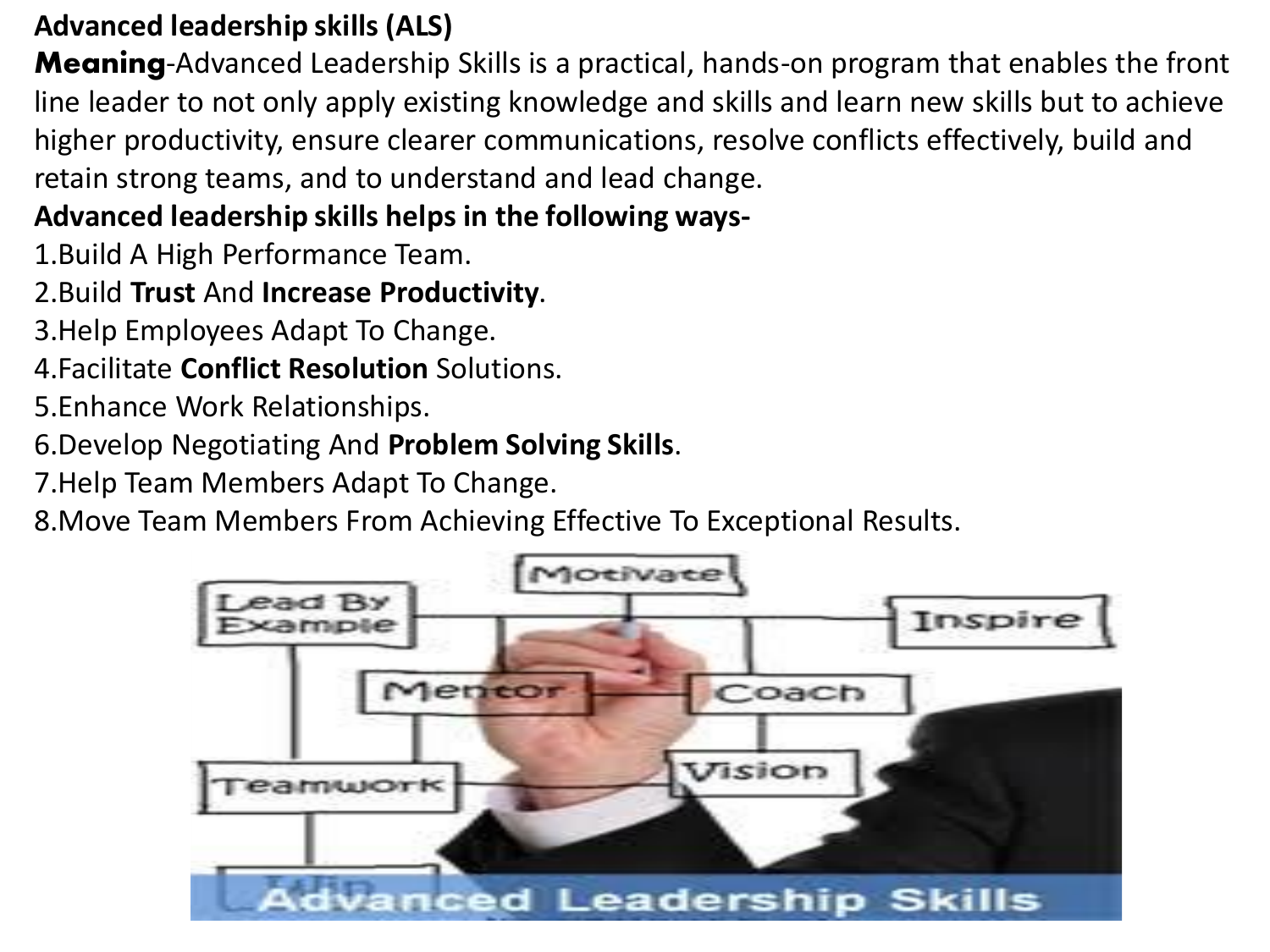# **Advanced Leadership Skills**



Goleman, D. (1995). Emotional intelligence, New York, NY: Bantam Dell.

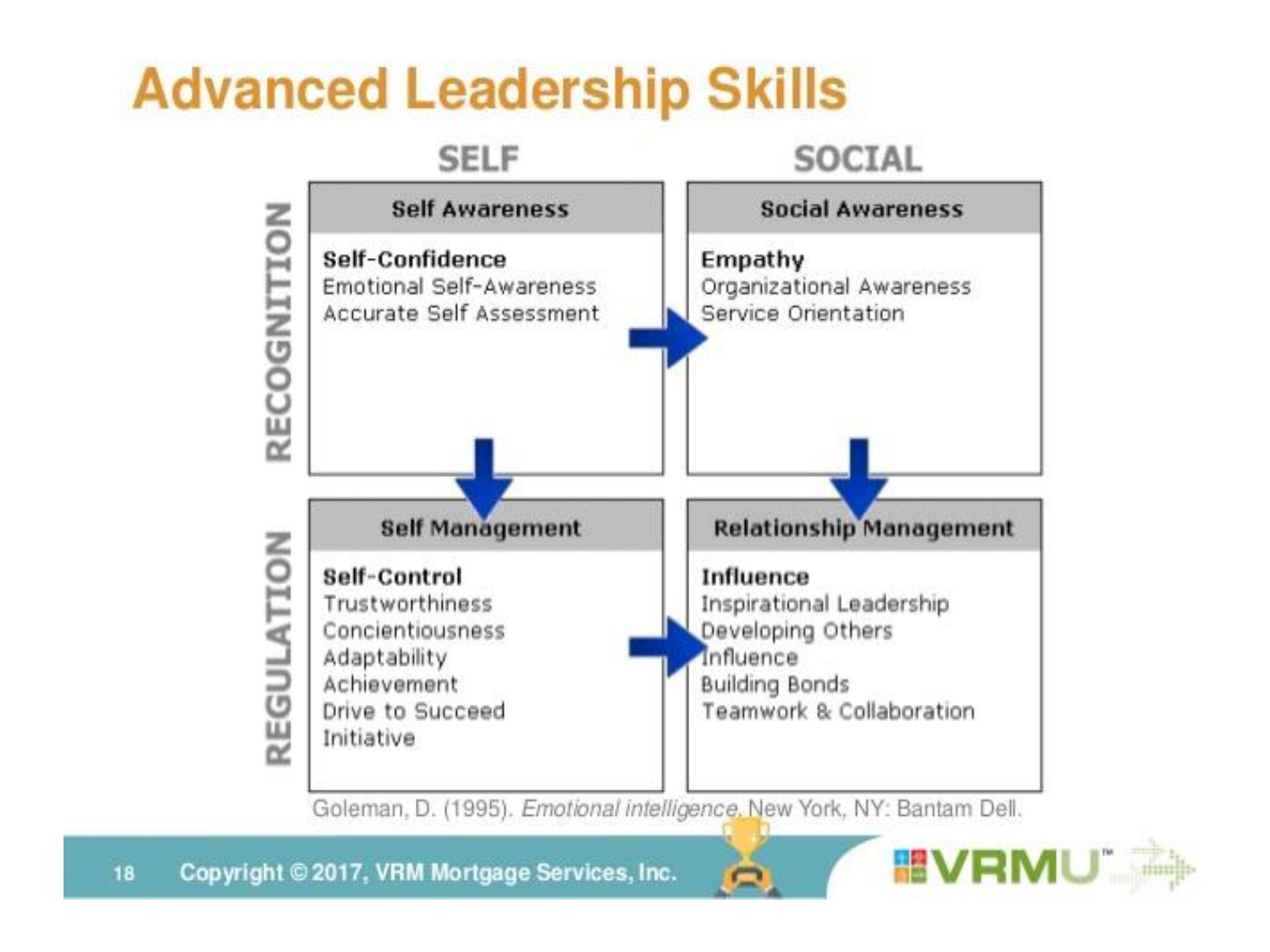# **Advanced Leadership Skills**

Goals & Objectives - As a leader, your job is to determine:

- $\triangleright$  Where are we going?
- $\triangleright$  How are we going to get there?
- $\triangleright$  What does success look like?



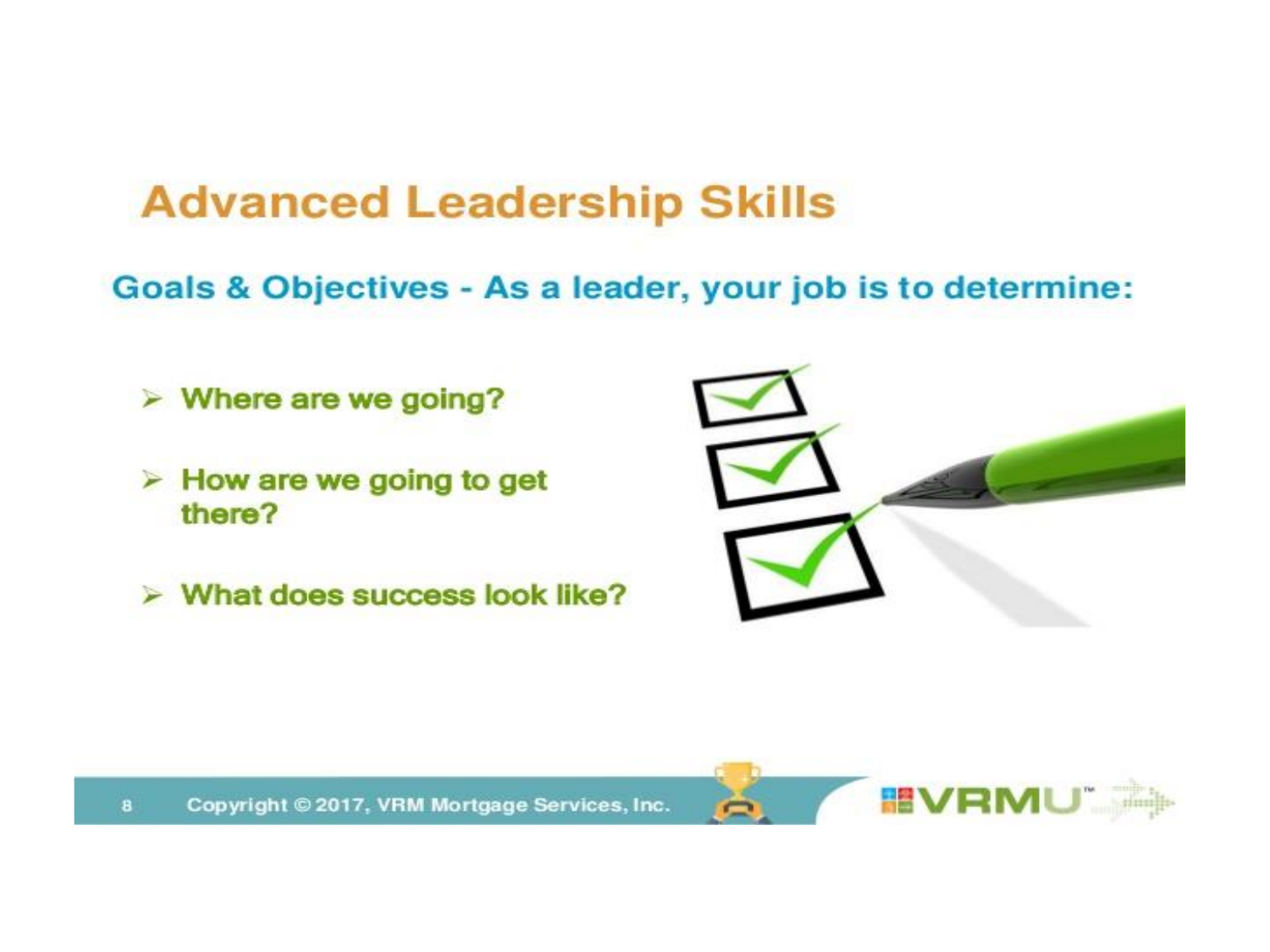Team Building for work teams -Emphasize the importance of each **team** member's contribution and demonstrate how all of their jobs operate together to move the entire **team** closer to its goal. Delegate problem-solving tasks to the **team**. Let the **team work** on creative solutions together. Facilitate communication.

## **The formal definition of team-building includes:**

- 1.aligning around goals. **2.building** effective **working** relationships. 3.reducing **team** members' role ambiguity.
- 4.finding solutions to **team** problems.

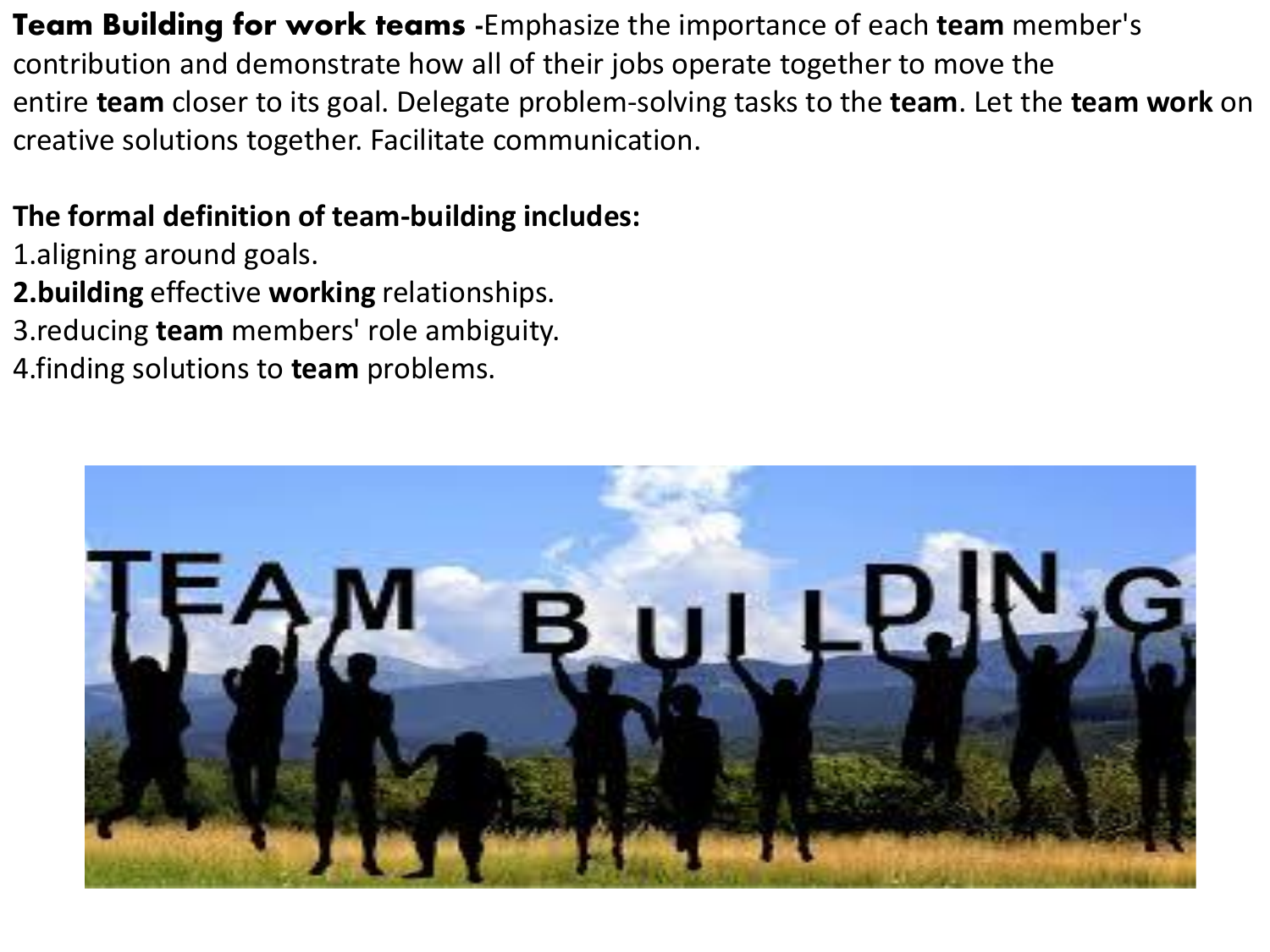## **5 Objectives of Team Building: How To Bring Your Employees Together**

-Acquaint and Establish Connections. Getting to know each other in the workplace is one **goal** of team building. ...

- -Encourage **Communication** and Teamwork. ...
- -Improve Morale and Engagement. ...
- -Foster **Innovation** and Creativity. ...
- -Build Trust and Team Bonds.

**-High**-**performance teams** (HPTs) is a concept within organization development referring to **teams**, organizations, or virtual groups that are highly focused on their goals and that achieve superior business results.

## **These five factors describe the behaviors of leaders who had those high-performance teams.**

- **1. Team** Leaders Inspire More Than They Drive. ...
- **2.Team** Leaders Resolve Conflicts And Increase Cooperation. ...
- **3.Team** Leaders Set Stretch Goals. ...

**4.Team** Leaders Communicate, Communicate, Communicate The Vision And Direction. ... **5.Team** Leaders Are Trusted.